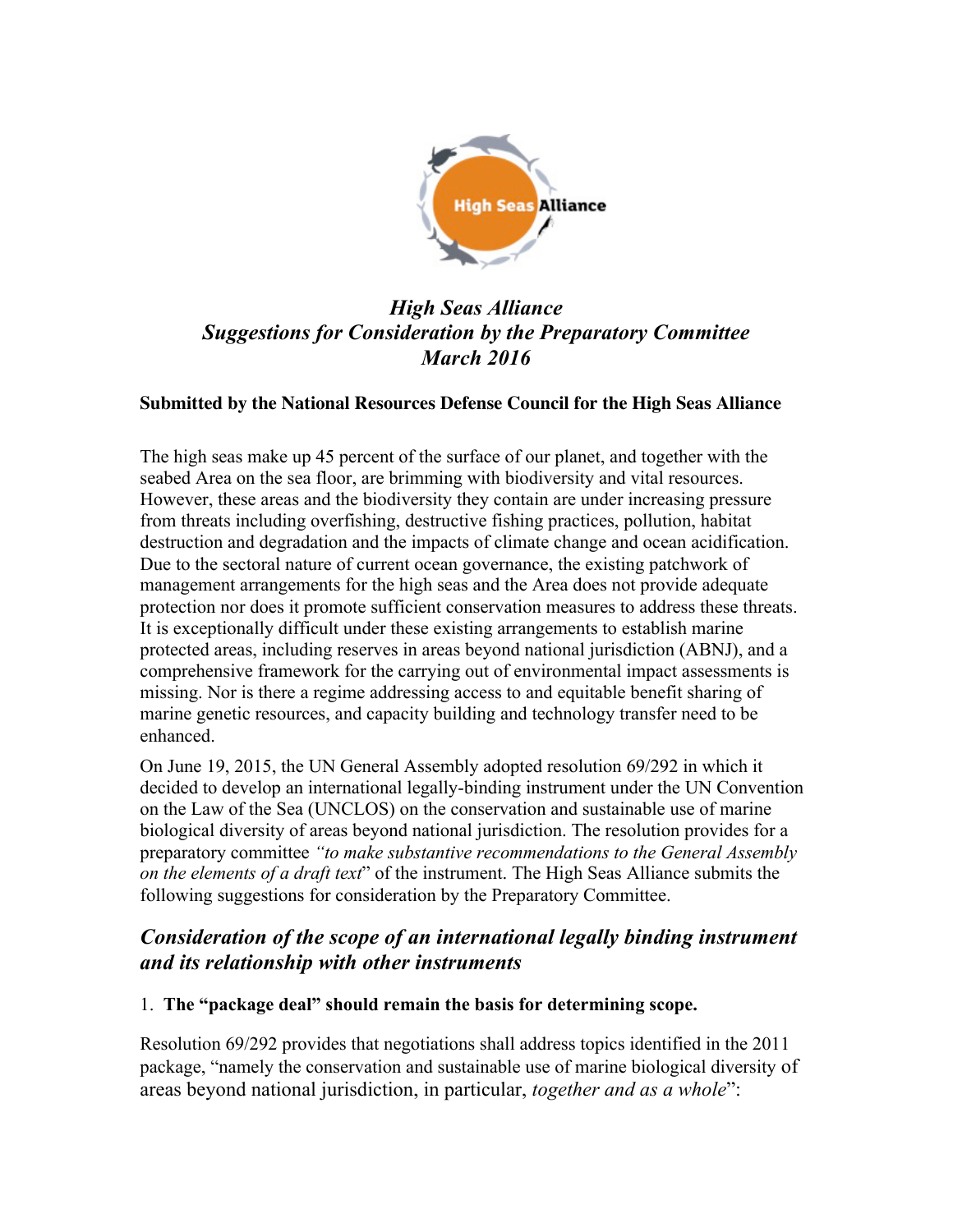- marine genetic resources, including questions on the sharing of benefits
- measures such as area-based management tools, including marine protected areas
- environmental impact assessments, and
- capacity building and the transfer or marine technology

#### 2. **The scope should be comprehensive**.

- Fish and the species, habitats and ecosystems impacted by high seas fisheries are important, and some of the most threatened, components of marine biodiversity in ABNJ. Therefore the Instrument should not exclude any sectoral activity including fishing.
- A comprehensive instrument should establish a framework to enhance cooperation and coordination between States and the institutions through which States act, to ensure that their obligations related to the conservation of marine biodiversity under UNCLOS, the Instrument and other agreements, are met.
- The resolution stresses the need for a "comprehensive global regime". Thus, there is consensus that the current piecemeal and sectoral system of ocean governance for ABNJ is not sufficient. Only an instrument that is comprehensive in scope with ecosystem-based management (EBM) at its core can achieve the major change that is warranted.

#### 3. **The Instrument should address State Parties and non-State Parties**

The new legal instrument will establish legally binding obligations for its State Parties. However, in order to successfully fulfill the Instrument's objectives, States should consider operational provisions relating to engaging with non-parties concerning activities under their jurisdiction or control. This can be done by building on the approach used by the UN Fish Stocks Agreement, where activities of non-Parties are addressed under Articles 17 and 33. <sup>1</sup> These articles are based on the legal obligation of all UNCLOS parties to cooperate for the conservation and management of straddling and highly migratory fish stocks, mandate respect for measures established by competent organizations, and includes measures to exchange information and deter activities of vessels flagged to non-Parties which undermine the effectiveness of the Agreement.

In developing the new legal instrument, States could adopt a similar approach, building on UNCLOS Article 197, which establishes a similar duty for all UNCLOS Parties to cooperate to protect and preserve the marine environment.

 

<sup>1</sup> http://www.un.org/depts/los/convention\_agreements/texts/fish\_stocks\_agreement/CONF164\_37.htm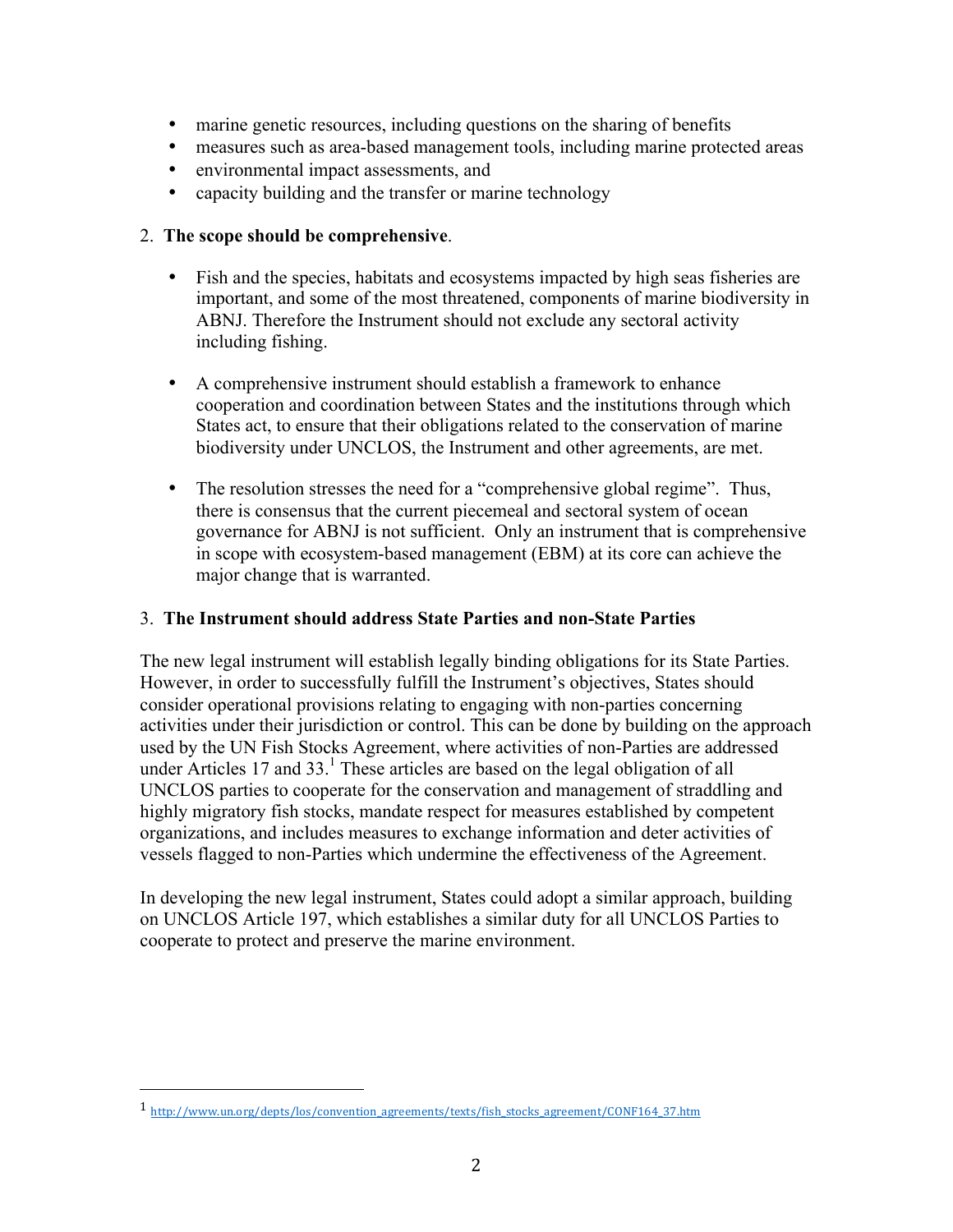### *Guiding approaches and principles of an international legally binding instrument*

Within multilateral agreements, principles guide implementation by providing context for the rules which are elaborated in the agreement. The following are recommended principles to guide States Parties in implementing any new international instrument on the conservation and sustainable use of marine biodiversity in ABNJ:

- Protection and restoration of the health, productivity and resilience of oceans and marine ecosystems, and maintenance of their biodiversity, in areas beyond national jurisdiction.
- The sustainable and equitable use of marine life for the benefit of present and future generations.
- Ongoing co-operation between and among States to achieve the purposes of the Agreement.
- Use of the best available scientific information.
- Stewardship of the global marine environment for present and future generations.
- The precautionary principle.
- Ecosystem based management.
- Good environmental governance, including access to information, public participation and access to review procedures.
- The polluter pays principle
- Respect for the law of the sea.

### *Area-based management tools, including marine protected areas*

- The new instrument should enable the establishment of a global system of ecologically representative, connected and effectively managed marine protected areas and marine reserves, including representative networks, in areas beyond national jurisdiction. The new instrument should enable States to decide on management measures necessary to effectively reach the conservation objectives in these marine protected areas, which should be directly applicable to the activities under their jurisdiction or control.
- The Instrument should establish requirements to adopt conservation objectives and require effective management plans in consultation with competent bodies for each marine protected area established under the instrument, including a requirement for prior assessment of the potential impacts of any permitted uses.
- The new instrument should further require States to cooperate, including through competent sectoral and regional organizations and otherwise on the establishment and effective management of MPAs through the adoption of complementary conservation measures designed to further the objectives for which the MPA is established.
- The new Instrument should serve to ensure the full implementation of existing obligations under other agreements and of commitments set out in relevant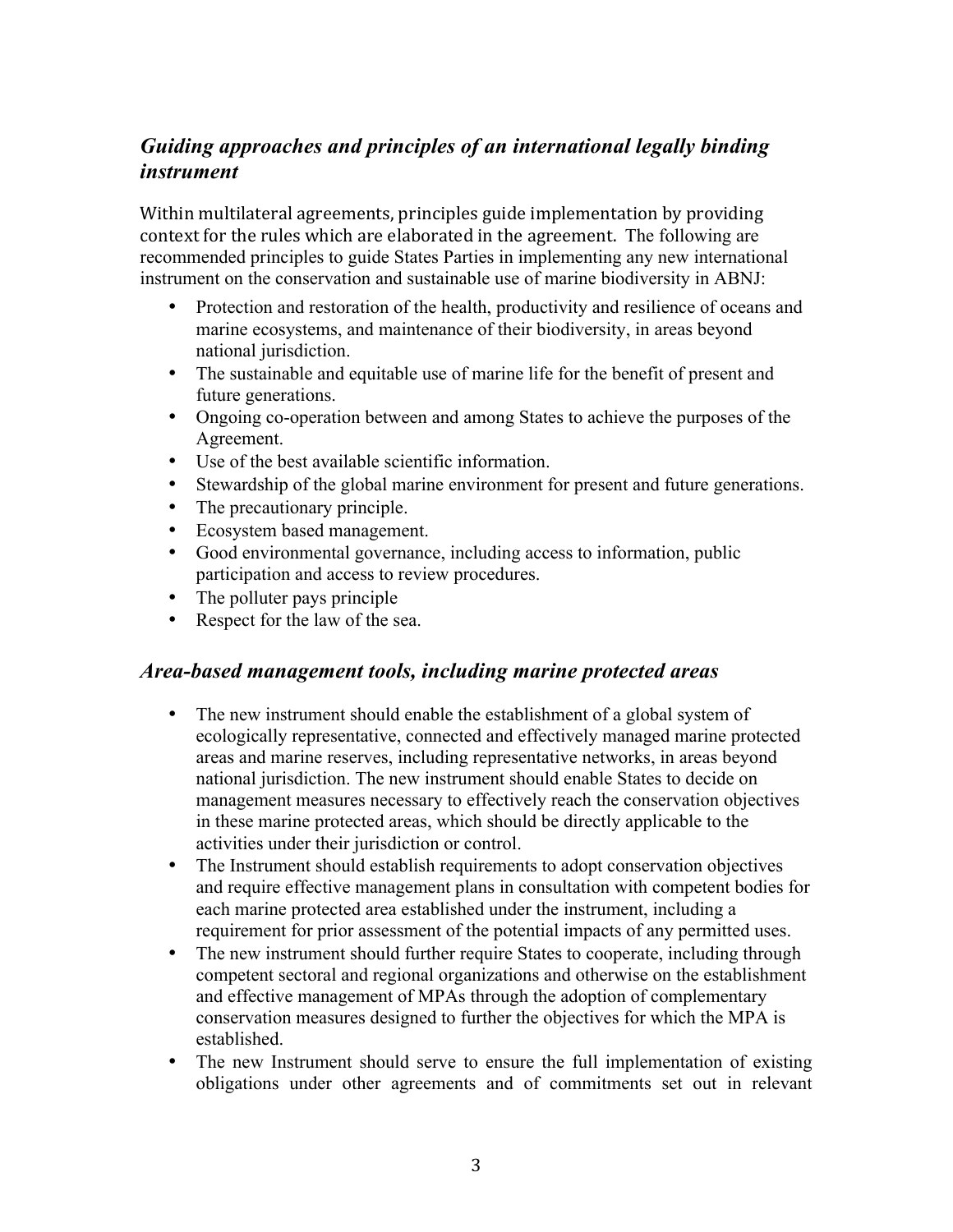decisions, including the objective agreed under Aichi Target  $11<sup>2</sup>$  and confirmed under SDG 14 and the description of ecologically or biologically significant marine areas (EBSAs) through the Thematic Programme on Marine and Coastal Biodiversity of the Convention on Biological Diversity.

• The new Instrument should give special consideration to the need to establish and manage fully protected marine reserves in ABNJ, which are acknowledged as a key tool for the conservation and sustainable use of marine biodiversity in areas beyond national jurisdiction; and to deliver effective compliance with and enforcement of agreed management measures.

### *Environmental impact assessments*

Regarding environmental impact assessments and strategic environmental assessments, the new Instrument should:

- establish a framework for States to conduct prior environmental impact assessments, including cumulative impact assessments, for activities under their jurisdiction or control that may have a potential adverse impact on the marine environment or marine biodiversity in ABNJ;
- only permit an activity to take place after having ascertained that it will not cause significant adverse effects and that measures are in place to ensure that identified potential adverse effects are prevented; and
- require strategic environment assessments for programmes, plans or policies that may have a potential adverse impact on the marine environment or marine biodiversity in ABNJ, including cumulative and synergistic impacts, and provide for strategic environmental management plans to be implemented where necessary.

# • *Consideration of marine genetic resources, including questions on the sharing of benefits*

- When defining the scope of a new UNCLOS Implementing Agreement with respect to marine genetic resources (MGRs), States should:
- Address all marine genetic resources originating in ABNJ including the high seas and seabed Area thus filling a significant existing gap in governance;
- Facilitate access to MGRs *in-situ* and *ex-situ* including for research and product development, and access to samples and sample collections;
- Ensure traceability, checkpoints and financial mechanisms, such as a Clearing-House if necessary; and

 <sup>2</sup> https://www.cbd.int/sp/targets/rationale/target-11/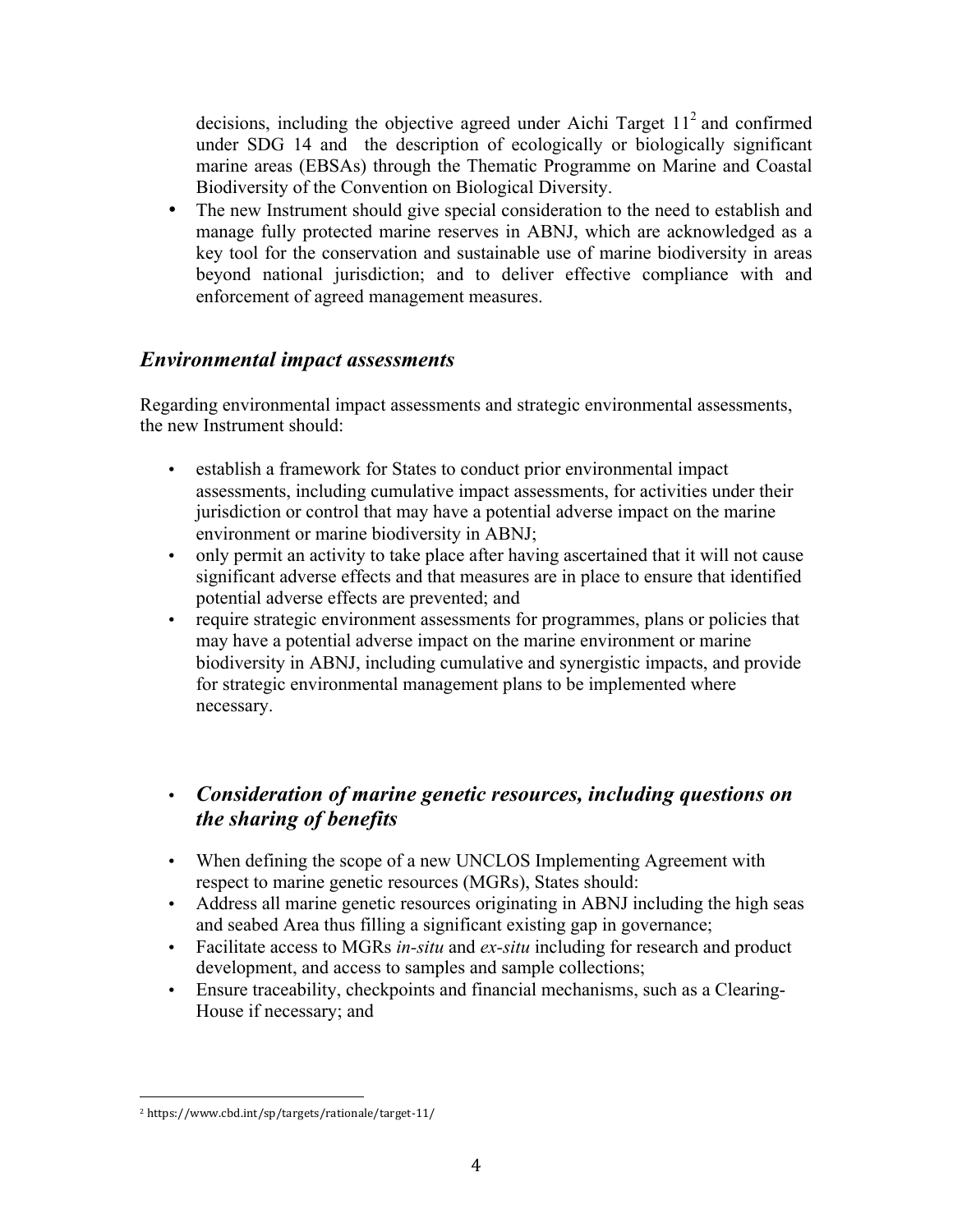• Establish a s*ui generis* regime for benefit sharing, which could include provisions on exchange of information, sharing of research, access to and transfer of technology, capacity-building and sharing of benefits arising from exploitation.

### *Capacity-building and the transfer of marine technology*

In addressing capacity building and the transfer of technology, States should give priority to:

- establishing means for the full implementation of Part XIV of UNCLOS on Development and Transfer of Marine Technology<sup>3</sup>, taking into account the Intergovernmental Oceanographic Commission Criteria and Guidelines on the Transfer of Marine Technology; 4
- establishing and/or strengthening programmes for scientific and technical education and training in conservation and sustainable use of marine biodiversity, in particular in developing countries; and
- the design and conduct of scientific research, preferably with developing country partners where possible, in cooperation with institutions of such countries, and developing capacity for such research in fields where they are needed.

# *Institutional Considerations*

When considering institutional aspects of the new instrument, States should consider the following:

- Establish the institutional mechanisms necessary to implement the above-referenced commitments, including potentially a Secretariat, Conference of the Parties, a Scientific Committee, a compliance body, and other necessary subsidiary bodies to fulfill the mandate of the convention.
- Provide for emergency measures where there is an urgent threat to the marine environment or marine biodiversity and for interim measures where necessary.
- Implement transparency and participatory decision-making processes throughout the Instrument and its bodies, including bodies and review procedures open to civil society (akin to the Aarhus Convention Compliance Committee).
- Commit to enhanced cooperation to achieve the purposes of this instrument, including through participation in, or cooperation with, the FAO, IMO, ISA, RFMOs, RSOs and other relevant international fora and bodies and to promote institutional reform of and cooperation between these fora, as necessary to achieve the purposes of the instrument.
- Establish streamlined decision-making procedures to ensure effective decisionmaking.
- Provide for regular reviews, such as biennial reviews of performance and implementation of the instrument with a view to assessing the effectiveness of this

 

<sup>3</sup> http://www.un.org/depts/los/convention\_agreements/texts/unclos/part14.htm

<sup>4</sup> http://unesdoc.unesco.org/images/0013/001391/139193m.pdf